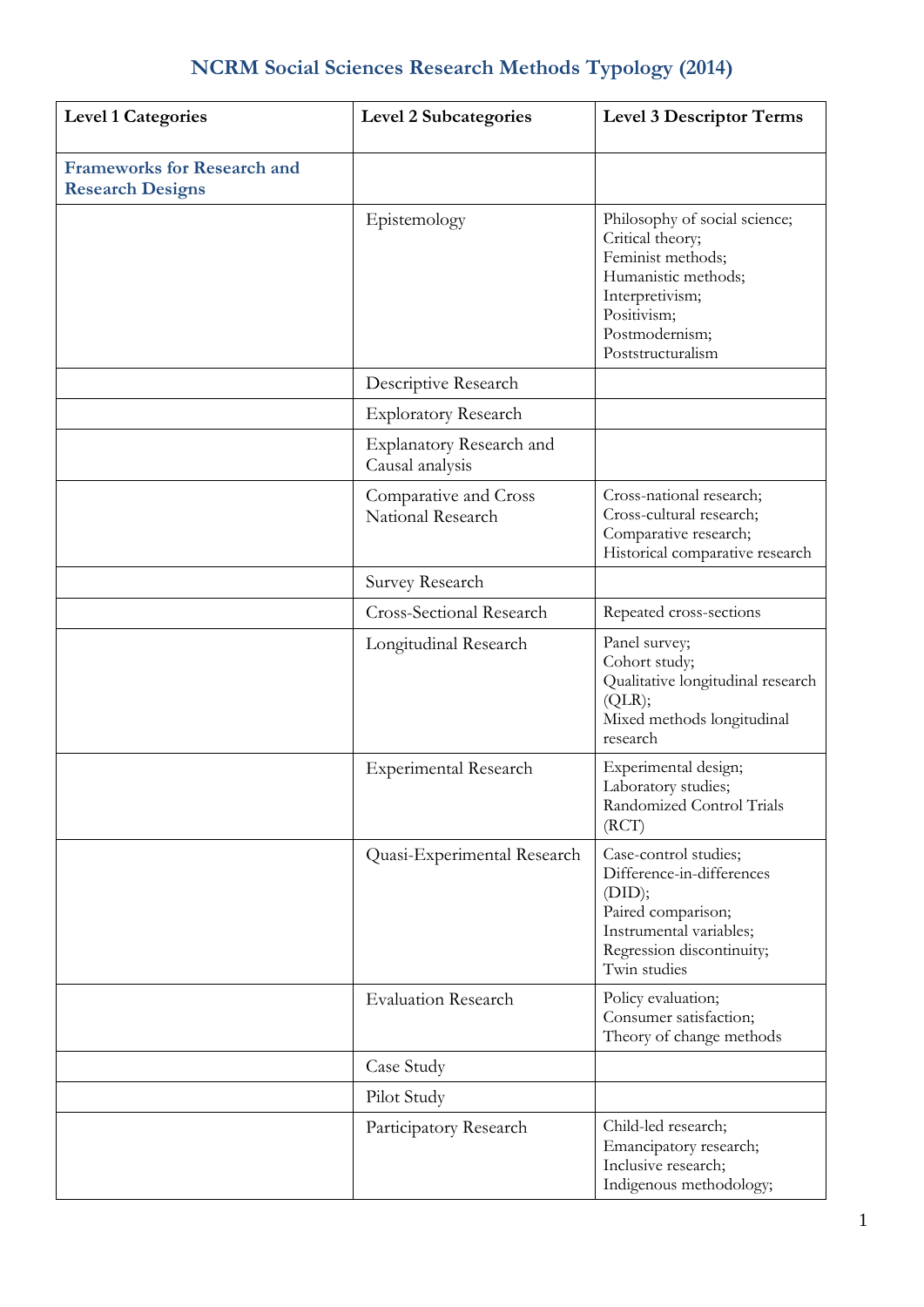|                        |                                                         | Participatory Action Research<br>(PAR);<br>User engagement                                                                                                                                                        |
|------------------------|---------------------------------------------------------|-------------------------------------------------------------------------------------------------------------------------------------------------------------------------------------------------------------------|
|                        | Action Research                                         | Participatory Action Research<br>(PAR)                                                                                                                                                                            |
|                        | Ethnographic Research                                   |                                                                                                                                                                                                                   |
|                        | <b>Behavioural Research</b>                             |                                                                                                                                                                                                                   |
|                        | Meta-Analysis                                           | Mantel-Haenszel methods                                                                                                                                                                                           |
|                        | Systematic Review                                       |                                                                                                                                                                                                                   |
|                        | Secondary Analysis                                      | Archival research;<br>Documentary research;<br>Analysis of official statistics;<br>Analysis of existing survey data;<br>Analysis of administrative data;<br>Analysis of secondary<br>qualitative data             |
|                        | Digital Social Research                                 | Online qualitative fieldwork;<br>Analysis of social media;<br>Big data analytics;<br>Online experimental research                                                                                                 |
|                        | Mixed Methods                                           | Multi-strategy research;<br>Mixing qualitative and<br>quantitative approaches;<br>Convergent designs;<br>Embedded designs;<br>Multiphase designs;<br>Parallel designs                                             |
|                        | Interdisciplinary and<br>Multidisciplinary Research     |                                                                                                                                                                                                                   |
|                        | Frameworks for Research and<br>Research Designs (other) | Hypothesis testing research;<br>Intervention studies                                                                                                                                                              |
| <b>Data Collection</b> |                                                         |                                                                                                                                                                                                                   |
|                        | Sampling                                                | Survey sampling;<br>Qualitative sampling;<br>Probability sampling methods;<br>Non-probability sampling;<br>Respondent Driven;<br>Sampling (RDS);<br>Distance sampling                                             |
|                        | Participant Recruitment                                 | Hard to reach populations;<br>Excluded/marginalised<br>populations;<br>Gatekeepers                                                                                                                                |
|                        | Survey and Questionnaire<br>Design                      | Questionnaire design;<br>Pretesting questionnaire;<br>Cognitive testing;<br>Face-to-face survey interview;<br>Telephone/video call survey<br>interview;<br>Self-completed questionnaire;<br>Postal questionnaire; |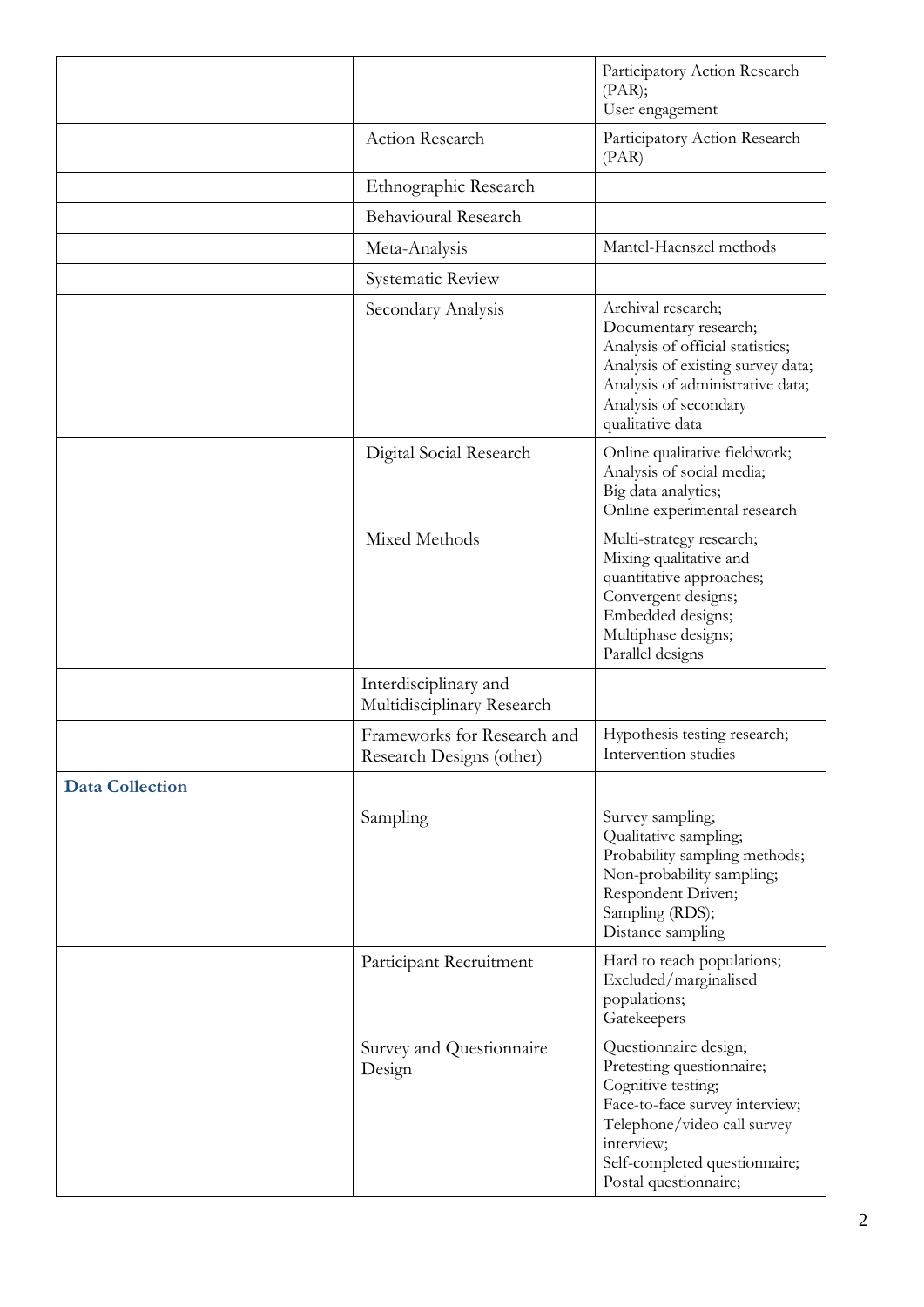|                                     |                           | Online questionnaire;<br>Open-ended questions;<br>Assessment instruments;<br>Design of scales                                                                                                                                                                                                                                                                                                              |
|-------------------------------------|---------------------------|------------------------------------------------------------------------------------------------------------------------------------------------------------------------------------------------------------------------------------------------------------------------------------------------------------------------------------------------------------------------------------------------------------|
|                                     | Diary Methods             |                                                                                                                                                                                                                                                                                                                                                                                                            |
|                                     | Qualitative Interviewing  | Qualitative interview design;<br>Focus groups;<br>Face-to-face qualitative<br>interviewing;<br>Qualitative telephone/video call<br>interviewing;<br>Email/online qualitative<br>interviews;<br>Self-interviews;<br>Walking interviews;<br>Vignettes;<br>Recording interviews;<br>Videoing interviews;<br>Unstructured interviews;<br>Semi-structured interviews;<br>Structured interviews;<br>Transcribing |
|                                     | Observation               | Structured observation;<br>Unstructured/ethnographic<br>observation;<br>Real time and video<br>observation;<br>Participant observation;<br>Non-participant observation;<br>Mass observation;<br>Laboratory observation                                                                                                                                                                                     |
|                                     | Biometric Data Collection |                                                                                                                                                                                                                                                                                                                                                                                                            |
|                                     | Delphi Technique          |                                                                                                                                                                                                                                                                                                                                                                                                            |
|                                     | Visual Methods            | Arts-based methods;<br>Photographic research;<br>Video research                                                                                                                                                                                                                                                                                                                                            |
|                                     | Multimodal Research       | Kineikonic mode                                                                                                                                                                                                                                                                                                                                                                                            |
|                                     | Online Data Collection    | Big data;<br>Mobile digital data;<br>Online communities;<br>Social media data                                                                                                                                                                                                                                                                                                                              |
|                                     | Data Collection (other)   |                                                                                                                                                                                                                                                                                                                                                                                                            |
| Data Quality and Data<br>Management |                           |                                                                                                                                                                                                                                                                                                                                                                                                            |
|                                     | Data Management           | Data archiving;<br>Data governance;<br>Data management plans;<br>Data security;<br>Encryption;<br>File-sharing;<br>Information management;<br>Sensitive data                                                                                                                                                                                                                                               |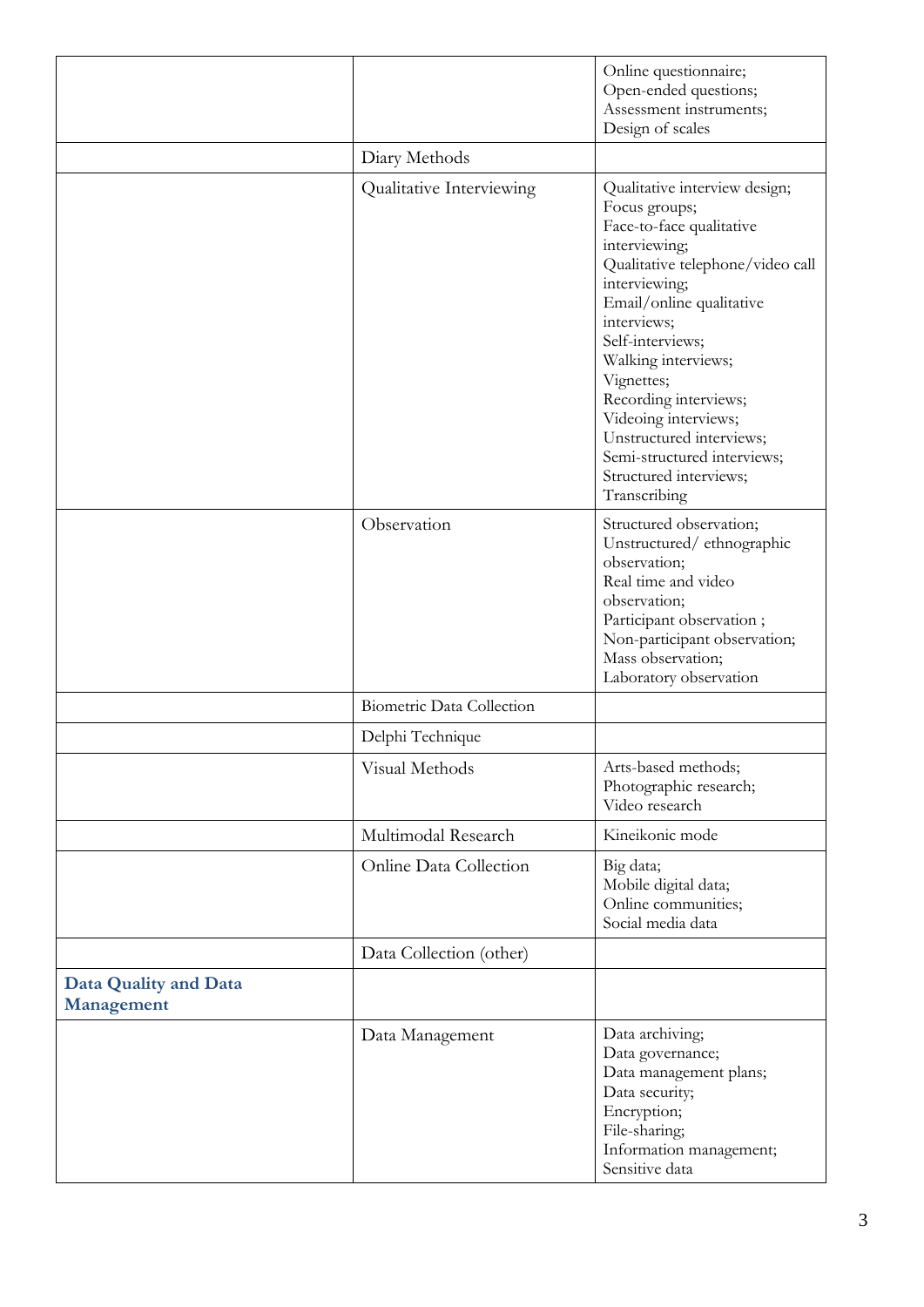|                                                              | Quality in Qualitative Research             | Catalytic validity;<br>Reflexivity;<br>Transparency;<br>Trustworthiness                                               |
|--------------------------------------------------------------|---------------------------------------------|-----------------------------------------------------------------------------------------------------------------------|
|                                                              | Quality in Quantitative<br>Research         | Reliability;<br>Validity;<br>Total survey error;<br>Evaluation of research                                            |
|                                                              | Measurement Error                           | Random measurement error;<br>Systematic measurement error;<br>Mode effects;<br>Multitrait multimethod;<br>Satisficing |
|                                                              | Data Editing                                | Variable recoding                                                                                                     |
|                                                              | Nonresponse                                 | Missing data;<br>Unit nonresponse;<br>Item nonresponse;<br>Imputation;<br>Weighting                                   |
|                                                              | <b>Statistical Disclosure Control</b>       |                                                                                                                       |
|                                                              | Data Quality and Data<br>Management (other) |                                                                                                                       |
| <b>Qualitative Data Handling and</b><br><b>Data Analysis</b> |                                             |                                                                                                                       |
|                                                              | Discourse Analysis                          | Discursive analysis;<br>Metaphor analysis                                                                             |
|                                                              | Interaction Analysis                        |                                                                                                                       |
|                                                              | <b>Conversation Analysis</b>                | Voice-centred relational method                                                                                       |
|                                                              | Content Analysis                            |                                                                                                                       |
|                                                              | Narrative Methods                           |                                                                                                                       |
|                                                              | Analysis of Composite Data                  |                                                                                                                       |
|                                                              | Corpus Analysis                             |                                                                                                                       |
|                                                              | Documentary Analysis                        | Semiotic analysis                                                                                                     |
|                                                              | Biographical Methods/Oral<br>History        |                                                                                                                       |
|                                                              | Grounded Theory                             |                                                                                                                       |
|                                                              | Ethnography                                 | Autoethnography;<br>Hypermedia ethnography                                                                            |
|                                                              | Phenomenology                               | Interpretative<br>Phenomenological Analysis<br>(IPA)                                                                  |
|                                                              | Visual Methods                              |                                                                                                                       |
|                                                              | Thematic Analysis                           |                                                                                                                       |
|                                                              | Framework Analysis                          |                                                                                                                       |
|                                                              | Qualitative Longitudinal                    |                                                                                                                       |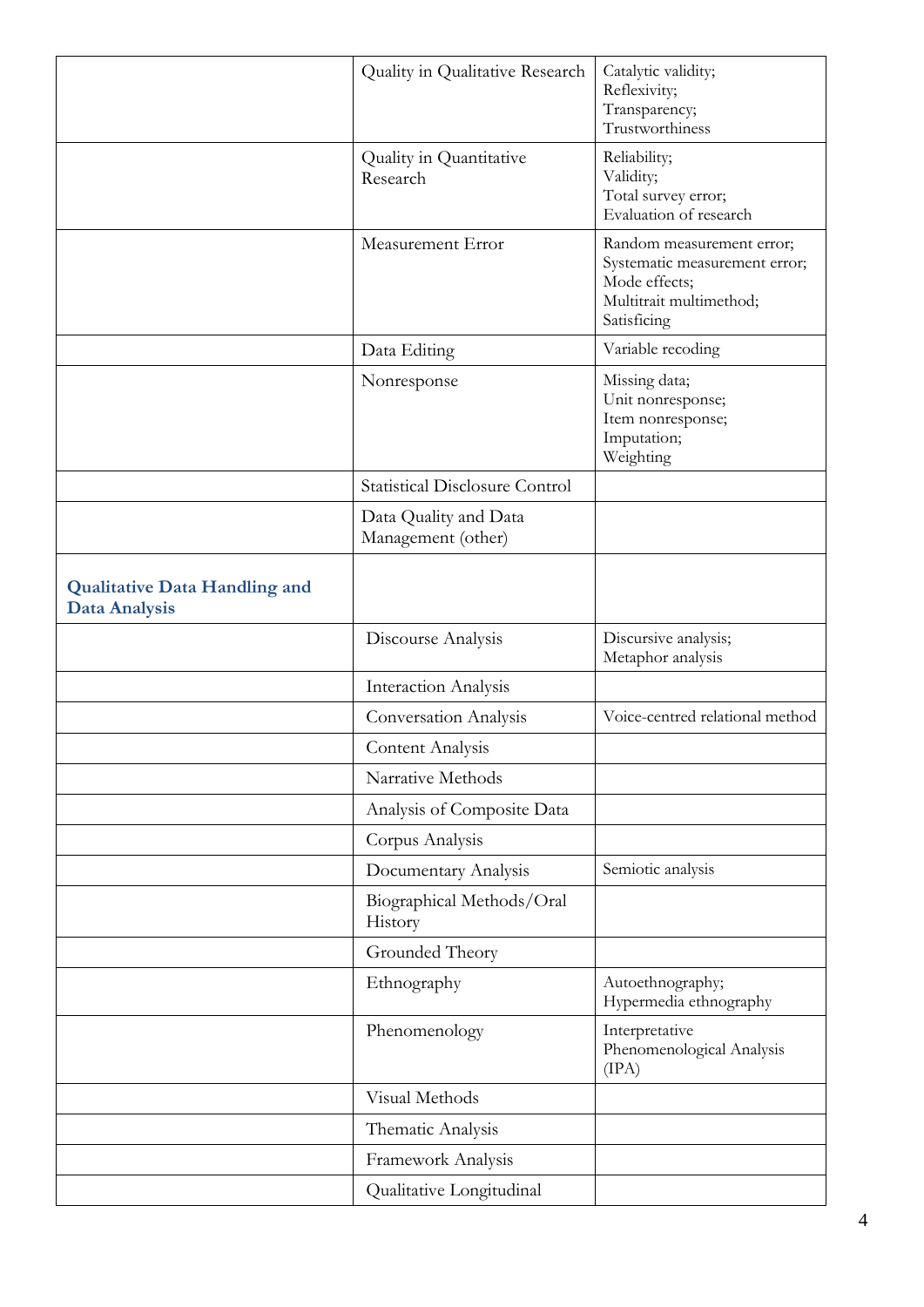|                                                               | Analysis                                       |                                                                                                                                                                                                                                                                                                                                                                                                                                                                                     |
|---------------------------------------------------------------|------------------------------------------------|-------------------------------------------------------------------------------------------------------------------------------------------------------------------------------------------------------------------------------------------------------------------------------------------------------------------------------------------------------------------------------------------------------------------------------------------------------------------------------------|
|                                                               | Multimodal Analysis                            |                                                                                                                                                                                                                                                                                                                                                                                                                                                                                     |
|                                                               | <b>Attributional Analysis</b>                  |                                                                                                                                                                                                                                                                                                                                                                                                                                                                                     |
|                                                               | <b>Actor Network Theory</b>                    |                                                                                                                                                                                                                                                                                                                                                                                                                                                                                     |
|                                                               | <b>Textual Analysis</b>                        |                                                                                                                                                                                                                                                                                                                                                                                                                                                                                     |
|                                                               | Qualitative Comparative<br>Analysis            |                                                                                                                                                                                                                                                                                                                                                                                                                                                                                     |
|                                                               | Qualitative Data Coding                        |                                                                                                                                                                                                                                                                                                                                                                                                                                                                                     |
|                                                               | Qualitative Approaches<br>(other)              |                                                                                                                                                                                                                                                                                                                                                                                                                                                                                     |
| <b>Quantitative Data Handling and</b><br><b>Data Analysis</b> |                                                |                                                                                                                                                                                                                                                                                                                                                                                                                                                                                     |
|                                                               | <b>Descriptive Statistics</b>                  | Correlation;<br>Effect size;<br>Levels of measurement;<br>Variance estimation                                                                                                                                                                                                                                                                                                                                                                                                       |
|                                                               | Statistical Theory and Methods<br>of Inference | Probability theory;<br>Power analysis;<br>Parametric statistics;<br>Non-parametric statistics;<br>Bayesian methods;<br>Markov Chain Monte Carlo<br>(MCMC)                                                                                                                                                                                                                                                                                                                           |
|                                                               | Small Area Estimation                          | M-Quantile models;<br>Multilevel models;<br>Spatial microsimulation;                                                                                                                                                                                                                                                                                                                                                                                                                |
|                                                               | Microdata Methods                              | Data linkage;<br>Micro-econometrics                                                                                                                                                                                                                                                                                                                                                                                                                                                 |
|                                                               | Regression Methods                             | Ordinary least squares (OLS);<br>Generalized liner model (GLM);<br>Generalized least squares<br>(GLS);<br>ANOVA;<br>ANCOVA;<br>Linear regression;<br>Log-linear regression;<br>Logistic regression;<br>Probit regression;<br>Discrete choice/count models;<br>Instrumental variables<br>estimation;<br>Heteroskedasticity;<br>Poisson regression;<br>Rasch modelling;<br>Additive intensity model;<br>Ordinal regression;<br>Regression discontinuity;<br>Categorical data analysis |
|                                                               | Multilevel Modelling                           | Hierarchical models;                                                                                                                                                                                                                                                                                                                                                                                                                                                                |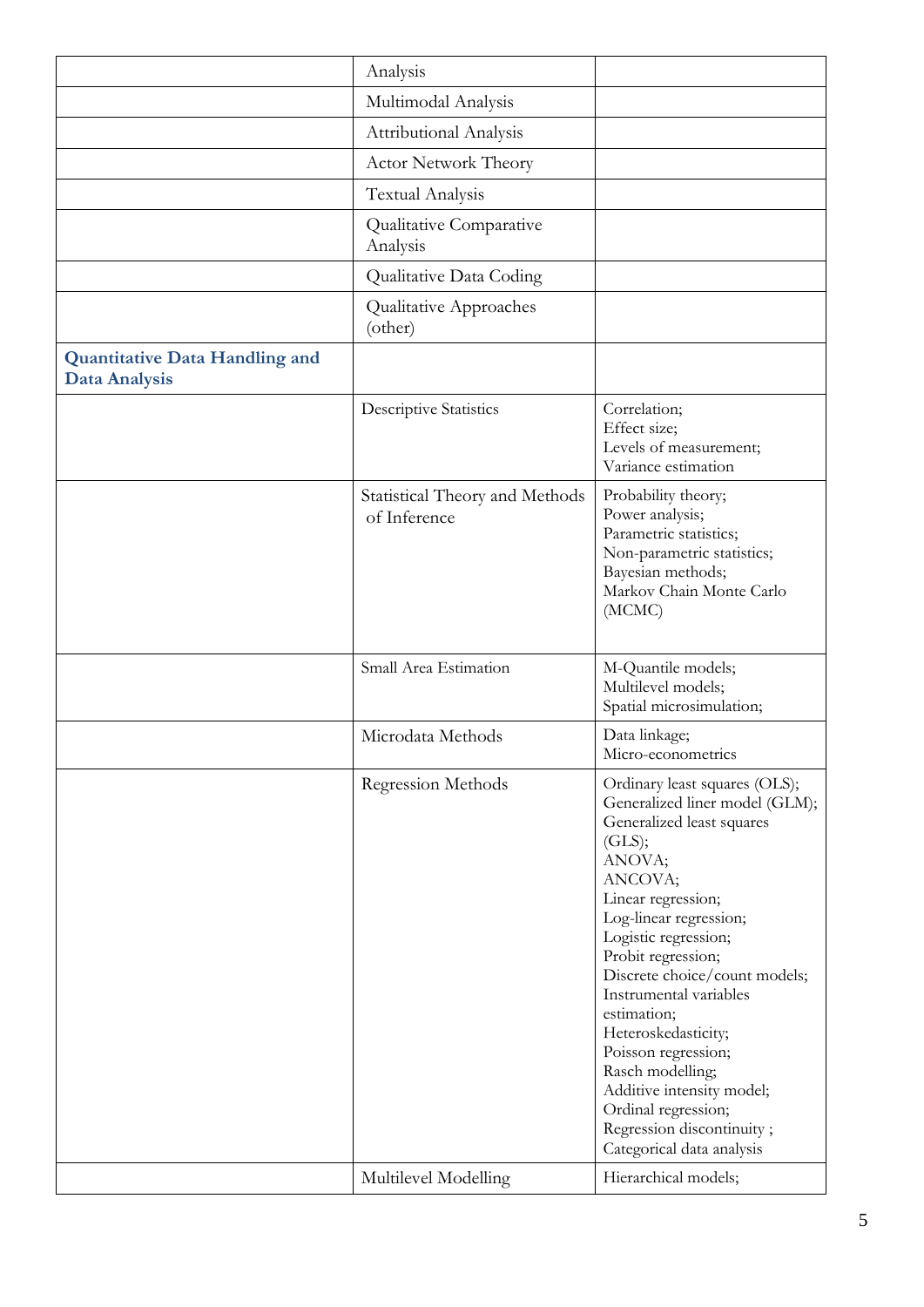|                                    | Mixed models;<br>Random effects                                                                                                                                                                                                                                                                                      |
|------------------------------------|----------------------------------------------------------------------------------------------------------------------------------------------------------------------------------------------------------------------------------------------------------------------------------------------------------------------|
| Longitudinal Data Analysis         | Panel data models;<br>Arrelano-Bond estimation;<br>Cross-lagged panel models;<br>Growth curve models;<br>Growth mixture models;<br>Latent class growth analysis                                                                                                                                                      |
| Event History Analysis             | Hazard analysis;<br>Survival analysis;<br>Duration analysis;<br>Poisson regression                                                                                                                                                                                                                                   |
| Spatial Data Analysis              | Point pattern analysis;<br>Network analysis;<br>Area-based analysis;<br>Surface modelling;<br>Geographical Information<br>System (GIS);<br>Geodemographics;<br>Geographically weighted<br>regression;<br>Spatial distribution;<br>Spatio-temporal analysis                                                           |
| Latent Variable Models             | Graphical modelling;<br>Latent class analysis;<br>Latent profile analysis;<br>Latent trait analysis;<br>Principal components analysis;<br>Factor analysis;<br>Confirmatory factor analysis;<br>Structural equation models;<br>Rasch models;<br>Item response theory;<br>Correspondence analysis;<br>Cluster analysis |
| Time Series Analysis               | Forecasting;<br>Space-time path                                                                                                                                                                                                                                                                                      |
| Data Mining                        | Data fusion;<br>Neural networks;<br>Machine learning                                                                                                                                                                                                                                                                 |
| Simulation                         | Agent-based modelling;<br>Bootstrap simulation;<br>Permutation tests                                                                                                                                                                                                                                                 |
| Non-Parametric Approaches          | Nonparametric maximum<br>likelihood (NPML)                                                                                                                                                                                                                                                                           |
| Econometrics                       |                                                                                                                                                                                                                                                                                                                      |
| Q Methodology                      |                                                                                                                                                                                                                                                                                                                      |
| Quantitative Approaches<br>(other) | Boolean algebra;<br>Dynamic models;<br>Formal logic;<br>Generalised Method of<br>Moments (GMM);<br>Propensity score matching;                                                                                                                                                                                        |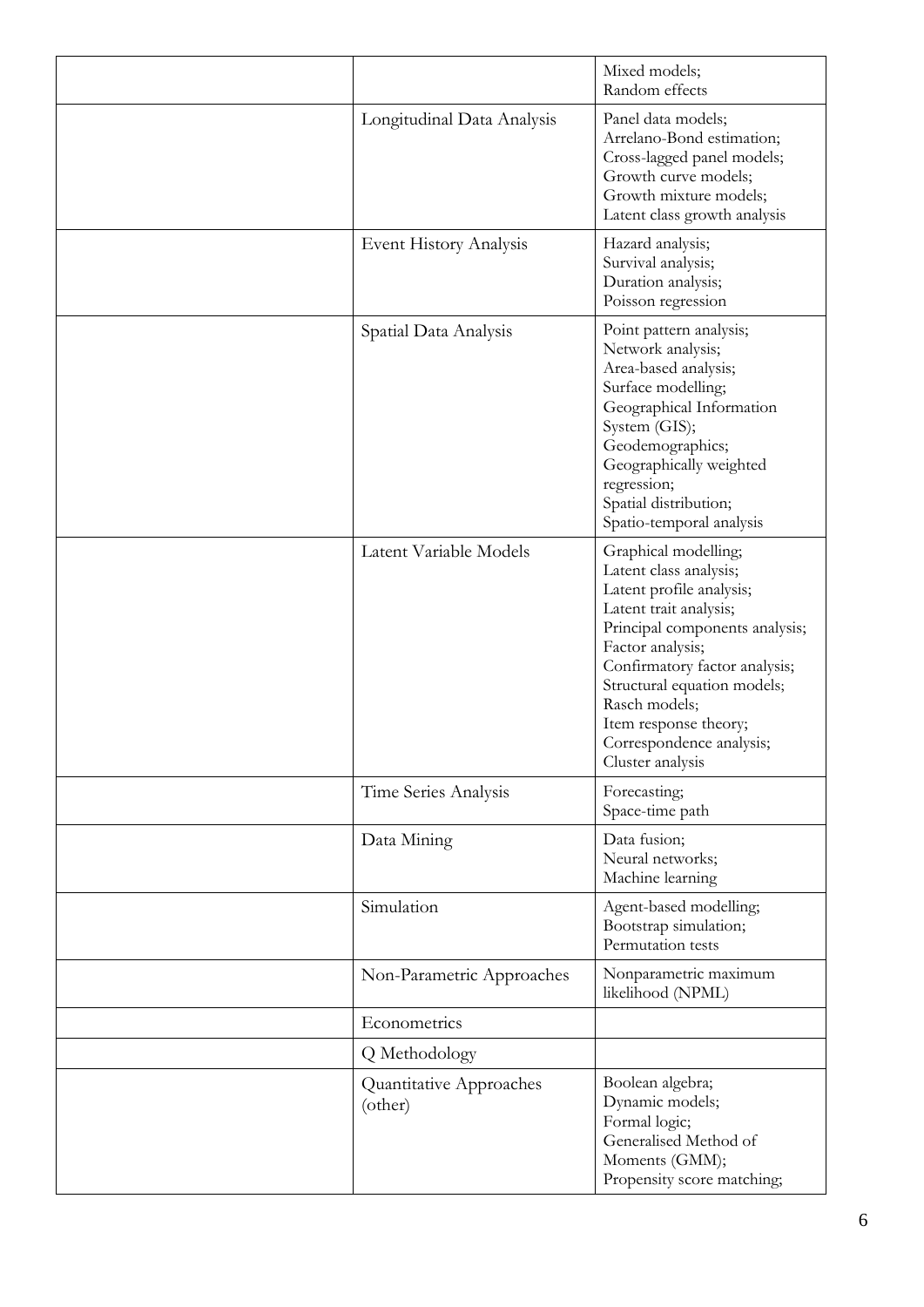|                                                  |                                                      | Sensitivity analysis;<br>Simultaneous equations models                                                                                                                                  |
|--------------------------------------------------|------------------------------------------------------|-----------------------------------------------------------------------------------------------------------------------------------------------------------------------------------------|
|                                                  |                                                      |                                                                                                                                                                                         |
| Mixed Methods data handling and<br>data analysis |                                                      |                                                                                                                                                                                         |
|                                                  | Social Network Analysis                              | Interaction analysis                                                                                                                                                                    |
|                                                  | Combining Qualitative and<br>Quantitative Approaches | Complementary;<br>Integration;<br>Triangulation                                                                                                                                         |
|                                                  | Mixed Methods Approaches<br>(other)                  |                                                                                                                                                                                         |
| <b>ICT</b> and Software                          |                                                      |                                                                                                                                                                                         |
|                                                  | Qualitative Software                                 | ATLAS.ti;<br>Maxqda;<br>NVivo;<br>Transana;<br>Computer Aided Qualitative<br>Analysis Software (CAQDAS)                                                                                 |
|                                                  | Quantitative Software                                | ArcGIS;<br>Excel;<br>MLwiN;<br>Mplus;<br>Python;<br>R;<br>SAS;<br>SPSS;<br>Stata;<br>Winbugs                                                                                            |
|                                                  | Technology                                           | Grid technology                                                                                                                                                                         |
|                                                  | ICT and Software (other)                             | Latex                                                                                                                                                                                   |
| <b>Research Management and Impact</b>            |                                                      |                                                                                                                                                                                         |
|                                                  | Research and Project<br>Management                   | Change management;<br>Performance management;<br>Leading and chairing meetings;<br>Staff management;<br>Time management;<br>Recruitment and selection;<br>Coaching and mentoring skills |
|                                                  | Confidentiality and Anonymity                        |                                                                                                                                                                                         |
|                                                  | Research Ethics                                      |                                                                                                                                                                                         |
|                                                  | Research Policy                                      |                                                                                                                                                                                         |
|                                                  | Evidence-Based Policy and<br>Practice                |                                                                                                                                                                                         |
|                                                  | Management of User<br>Involvement                    |                                                                                                                                                                                         |
|                                                  | Consultancy Skills                                   | Client or user relationship                                                                                                                                                             |
|                                                  | Regulatory and Legal Aspects                         | Copyright;<br>Data protection;                                                                                                                                                          |